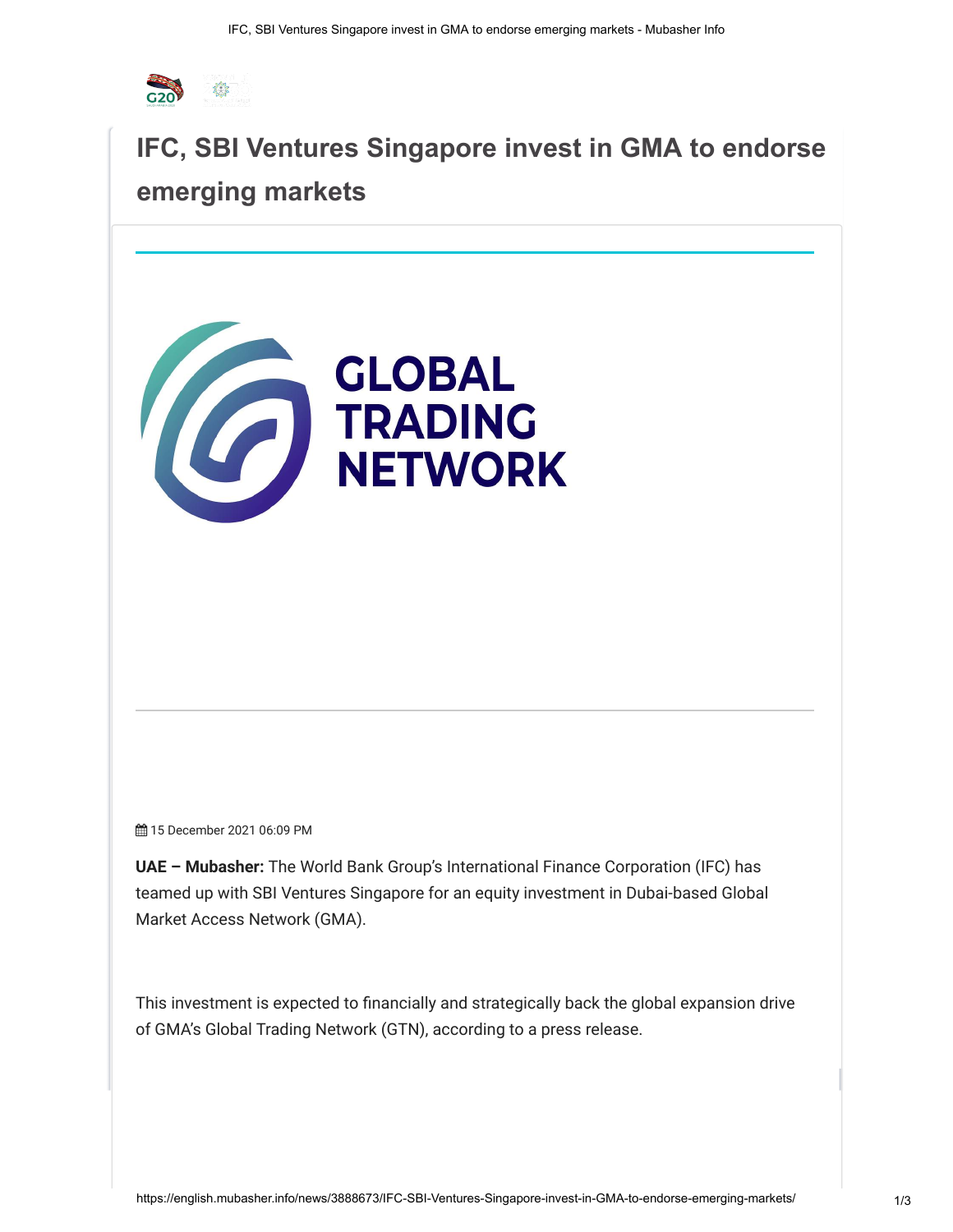GTN is working on its expansion plan to cover all electronically tradable markets and instruments worldwide by the end of 2022.

**Chairman of GMA Group, Mohammed Rasheed Al Ballaa,** said: "GMA is excited to have investors of the stature of IFC and SBI join its global expansion drive. Being part of the World Bank Group and an experienced FinTech investor in the emerging and frontier markets, IFC is uniquely positioned to provide strategic insight to GTN."

**Al Ballaa** added: "SBI, one of the most innovative technology-driven financial services companies with extensive investment experience globally, brings substantial strategic value to GTN."

The network is a fintech-powered global trading and investment ecosystem which provides financial institutions and corporate clients across the globe with access to global markets under a unified platform, which is a service on a business-to-business (B2B) and business-tobusiness-to-consumer (B2B2C) model.

The platform aims to cater for democratising global trading and investment while focusing on emerging and frontier markets.

**Group CEO of GMA, Manjula Jayasinghe,** noted: "GTN platform empowers financial institutions and corporate clients with turn-key access to global markets for their customers. With complete market coverage across asset-classes by the end of 2022, GTN will be the most comprehensive electronic trading and investment platform globally."

Jayasinghe added that GTN will be "ideally positioned to facilitate the increased trading and investment flows between countries and provide a much-needed boost to the capital markets, especially in the emerging and frontier world."

**Managing Director of IFC, Makhtar Diop,** meanwhile said: "As IFC's first fintech investment in the capital markets technology sector in the Middle East, our partnership with GMA and SBI sits at the nexus of many of our priorities – from developing and deepening capital markets, to fostering innovation and digital transformation, and promoting cross-border investment flows."

**Representative Director, President, and CEO of SBI Holdings, Yoshitaka Kitao,** noted: "We are excited to partner with IFC and GMA for the global expansion of GTN. GTN is a FinTech driven platform business with substantial scalability. SBI Group is a strong advocate of using technology to disrupt traditional business models; GTN business model fits well with SBI Group strategy."

## **About GMA**

GMA is headquartered at Dubai International Financial Centre (DIFC) with regulated operating subsidiaries in Dubai and Singapore that serve the Middle East and Asia and its dedicated technology development centre in Colombo, Sri Lanka. GMA Group currently has a